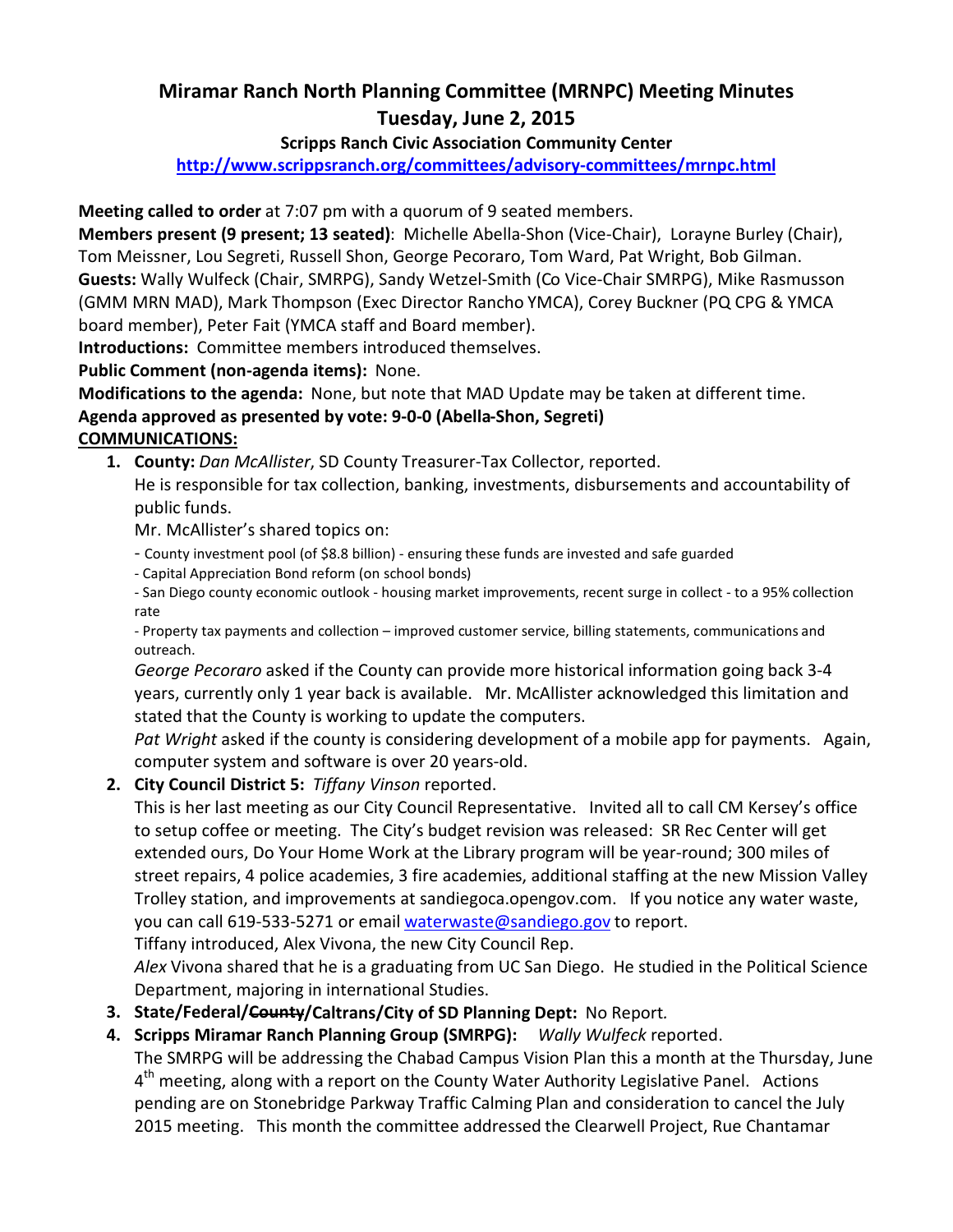Storm drain construction and the Beeler Canyon SDP project. Working to reducing speeding on Semillon Road by adding V-Calm device, restricted stripping and reduction of speed limit to 25mph. Water restriction in MAD, possible impact for Evan Pond and Hoyt Pond. Michelle Abella-Shon asked about the status on the Continuing Life Communities (CLC) Project. Wally shared that the draft EIR is out, the committee sent in comments and are waiting for response. Traffic is a concern

5. Scripps Ranch Civic Association (SRCA): Bob Ilko reported.

Stonebridge Parkway traffic calming options will be presented at the 6/4/15 SMRPG meeting. 200 people responded to the SRCA online survey. Current recommendation is: add new entrance at park parking lot. No raised medians. Multiple phase approach. Short term – place stop sign at Stonecroft Court and Stonebridge Parkway and remove once the new park entrance is built. Long term – build new entrance. SRCA Facebook page has 23,000 likes. Has become very active. Provides instant/timely information. Recent news shared the pink car parked on Semillon Rd that a artist decided to paint and leave on roadway. The SRCA is looking for volunteers – if interested please let Bob know. SRCA Community Fair was Sunday, May  $1<sup>st</sup>$ , and was well attended w/ positive feedback from residents.

## INFORMATION /ACTION ITEMS:

- 1. YMCA Update: Mark Thompson, Executive Director Rancho YMCA, presented. Mark provided an update on the YMCA activities and discussed future plans for the SR site. Currently, the YMCA offers youth summer camps and sports programs at the SR site. Over the past 10 yrs, the YMCA has spent approx. \$500,000 in improvements for basketball courts, soccer fields, ga-ga court, sun shades, an archery range and a climbing wall. The SR service area has 11,000 program participants. There are 3 main physical sites for camps, sport and recreation. Main site is at PQ with pool, weight room, and activity rooms. The YMCA promotes that it is, "More than a gym, we're a cause." People know who the Y is. Two YMCA board members also attended, Cory Bucker and Peter Fait. The 10 yr lease agreement, between the City of SD and the YMCA of SD County, was recently renewed for an additional 25 yrs. The YMCA projects needing 8M in donations funds to start building a SR facility and 12M to complete. The facility could include a swimming pool (aquatic and/or recreation), weight room, activity rooms and locker room. Design and construction depends on funding availability. Regarding the recent SD Unified School District memorandum of understanding (MOU) to make pools and aquatic education available to all with plans to build a new pool at the SR High School, Mark declined to make any comments at this time/date. Abella-Shon asked if there would be room for tennis courts at the SR site and Mark responded that there is no space/land.
- 2. MAD Update: Mike Rasmusson presented.

The MAD continues to actively work to comply with the new state water restrictions aimed to cut water use by 25%. Mike already reduced the MAD water use by 33% last year and now is working to reduce water usage further. The MAD is monitoring water times, checking irrigation equipment, removing over grown plant materials and replacing them with drought tolerant plants. Renovations continue at the Dry Creek Fire Retardant Garden (corner of Spring Canyon Rd and Scripps Creek Drive). Ground cover and plant material has been removed. Compost has been added in preparation for the future succulent garden and landscape rocks. At Fire Station 37, the over grown plants were removed and will be replaced with drought and fire tolerant plants. The MAD monthly reports and updates are posted on the MRNPC webpage.

3. Fund Designations: Mike Rasmusson presented. The MRNPC discussed developer fund designations on meeting agendas, since September 2014, along with a cost analysis review of proposed items. No additional concerns presented.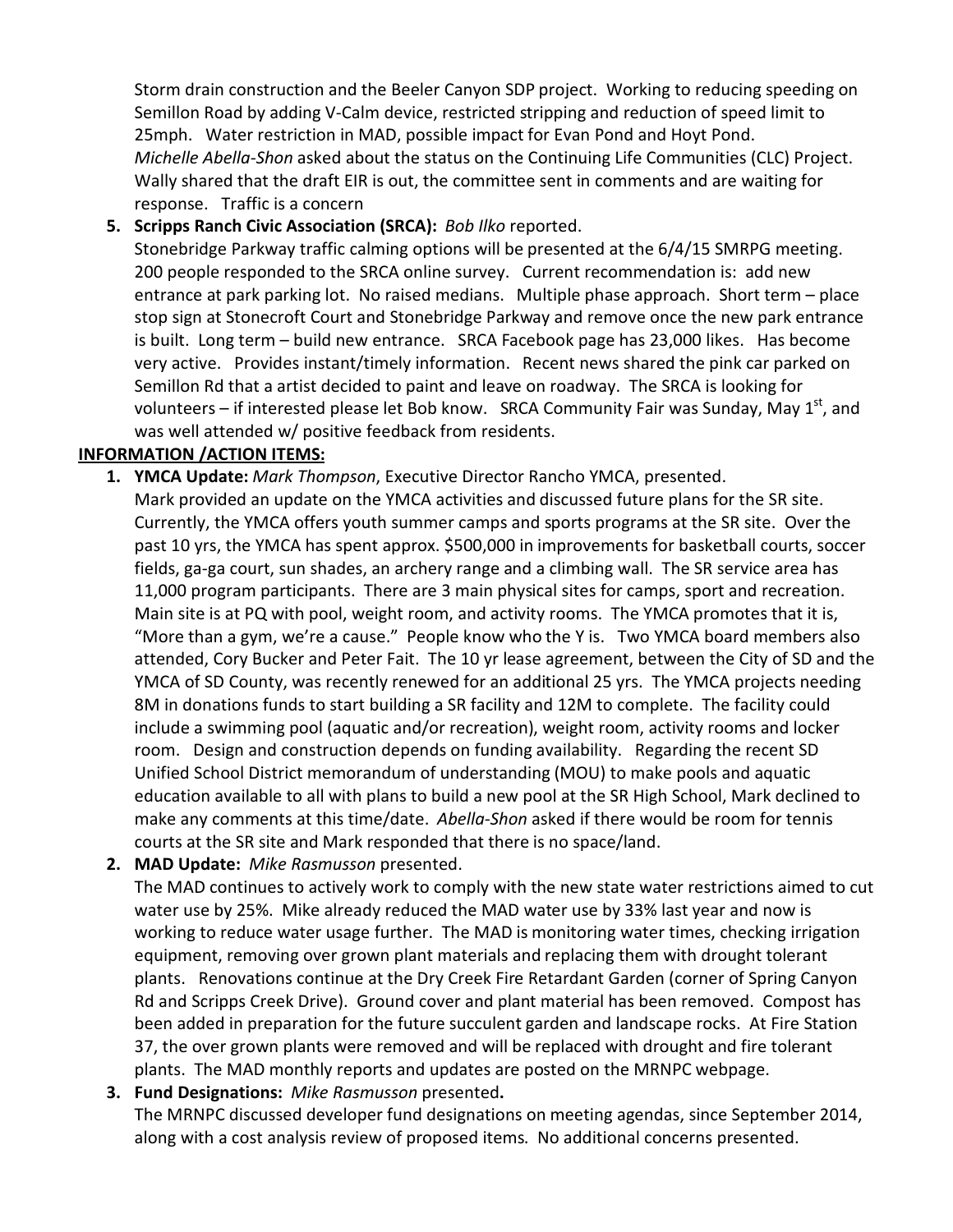A motion was made by Wright with a second by Segreti to recommend the purchase of (1) a shade structure for the picnic table area at Butterfly Park that bends with the existing community center building and (2) two precast concrete benches for Butterfly Park. Motion passed by vote of 9-0-0.

### CONSENT AGENDA:

- 1. May 5, 2015 minutes approved.
- 2. CPC Designations approved. Michelle Abella-Shon, CPC Representative; Lorayne Burley Alternate CPC Representative.

# COMMITTEE REPORTS:

- **1. Chair & CPC Report:** March 2015 Chair Report is circulated by email, posted on MRN webpage and attached with posted agenda. MRNPC is seeking new members and all are encouraged to look for new potential members.
- 2. MRN MAD: Reported as Information Item above.
- 3. Public Facilities Financing Plan (PFFP): Reported as Action Item above.
- 4. YMCA, Open Space, Parks & Recreation: YMCA reported as Information Item. No reports on Open Space or Parks & Recreation.
- 5. Round Table: Abella-Shon commented that SD Fire Stations are conserving water and not watering grass.

Other Business: None. Adjourned at 8:50pm.

\_\_\_\_\_\_\_\_\_\_\_\_\_\_\_\_\_\_\_\_\_\_\_\_\_\_\_\_\_\_

Next regular meeting is scheduled for Tuesday, August 4, 2015 The July 2015 MRNPC meeting is cancelled.